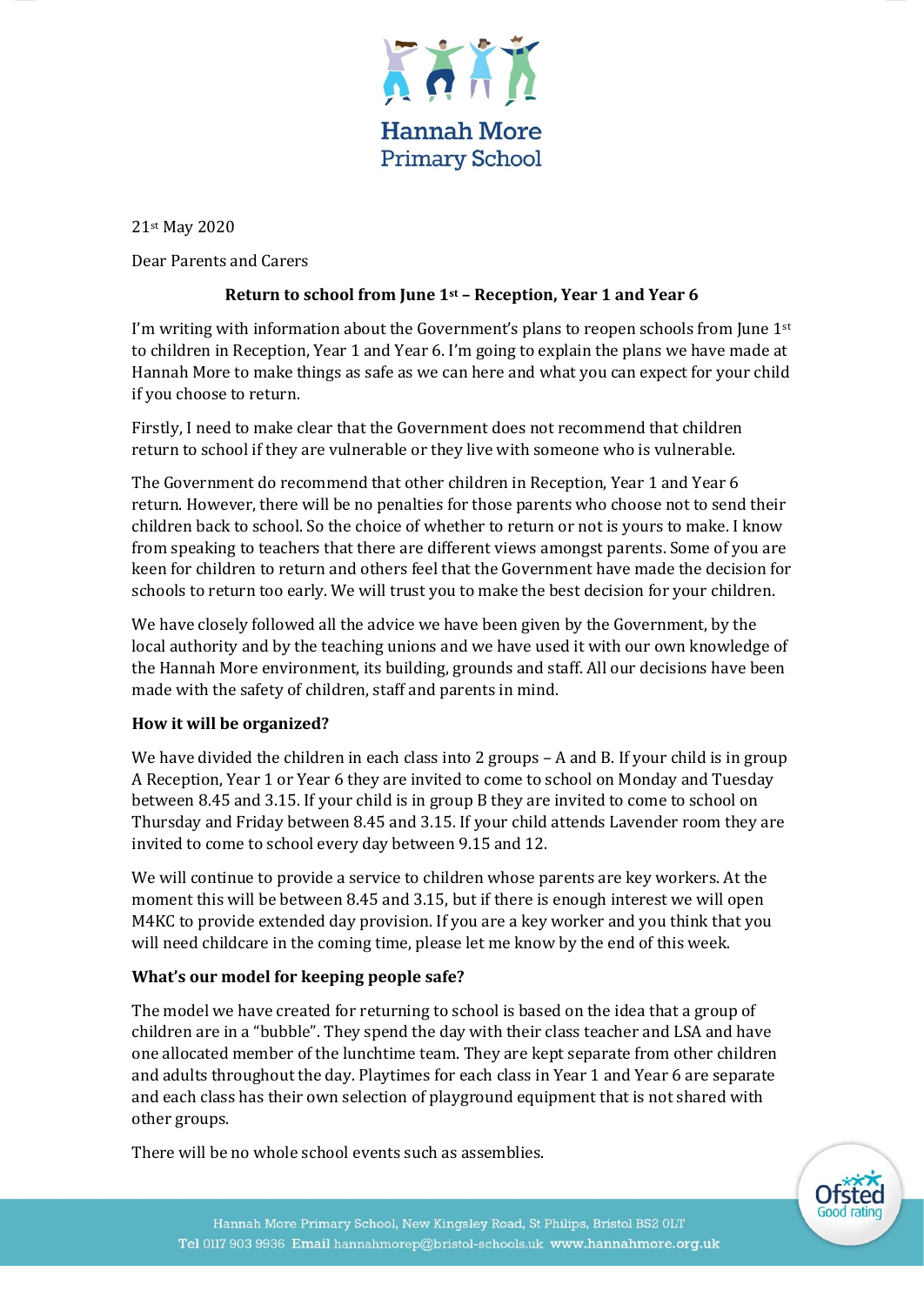Classrooms have been adapted to this new way of working. Tables have been moved to create more space between the children as they sit at their desks. Children have individual pencil pots or pencil cases, there will be no shared resources. Any fabric resources, like cushions and soft toys, have been removed because they cannot be cleaned frequently enough.

Teachers will spend time with the children revisiting the importance of handwashing and catching coughs and sneezes.

If someone within one of the "bubbles" shows symptoms then everyone within the bubble will be advised to isolate until they can get a test to check if they have the virus.

# **How will we manage lunchtime and break time?**

At break time, the children will only be outside with their "bubble" of children so they will be able to use the whole of the grounds. The adventure zone is the exception to this as we are unable to clean this effectively on a daily basis.

Lunchtime will be staggered, with Reception children having their lunch between 11.45 and 12.15 in the hall with the 2 Lunchtime staff allocated to their bubbles. The 2 bubbles will sit at different ends of the hall spaced out at the tables. The Year 1 children will do the same between 12.15 and 12.45 and Year 6 between 12.45 and 1pm.

The children with lunch boxes will keep them with them in class and take them down to the lunch hall with them. The school dinner children will be served at the table so there is no need to queue to get their lunch.

All tables will be thoroughly cleaned after each year group has eaten.

When the children go outside at lunchtime each "bubble" in Reception and Year 1 will have their own allocated space – Reception on the playground (divided into two) and Year 1 in the ball court (also divided). We are going to offer the Year 6s the opportunity to take responsibility for managing their own social distancing. They will play on the field, but if we feel they cannot manage their own social distancing, we'll change the plan.

# **How will make sure there is enough cleaning?**

Regular cleaning of surfaces, furniture, door handles and other things that children handle frequently is a really important way in which we can protect children from infection. All classrooms, the dinner hall and the offices will have viricidal cleaner available. Desks will be cleaned between sessions. One of our regular cleaners will change her hours so that she works through the day instead of after school. She will clean all the desks, chairs, door handles and other surfaces over the lunchtime break.

The plastic resources used in Reception and Year 1 and the play equipment used at break and lunch will be thoroughly washed at the end of the day.

All areas will be thoroughly cleaned at the end of each day.

## **What happens at the beginning and end of the school day?**

These times of the day are often the most busy and social at Hannah More and we will need to change the way this happens in order to be safe. Parents will not be allowed into school during this period except to visit the office via the front entrance.

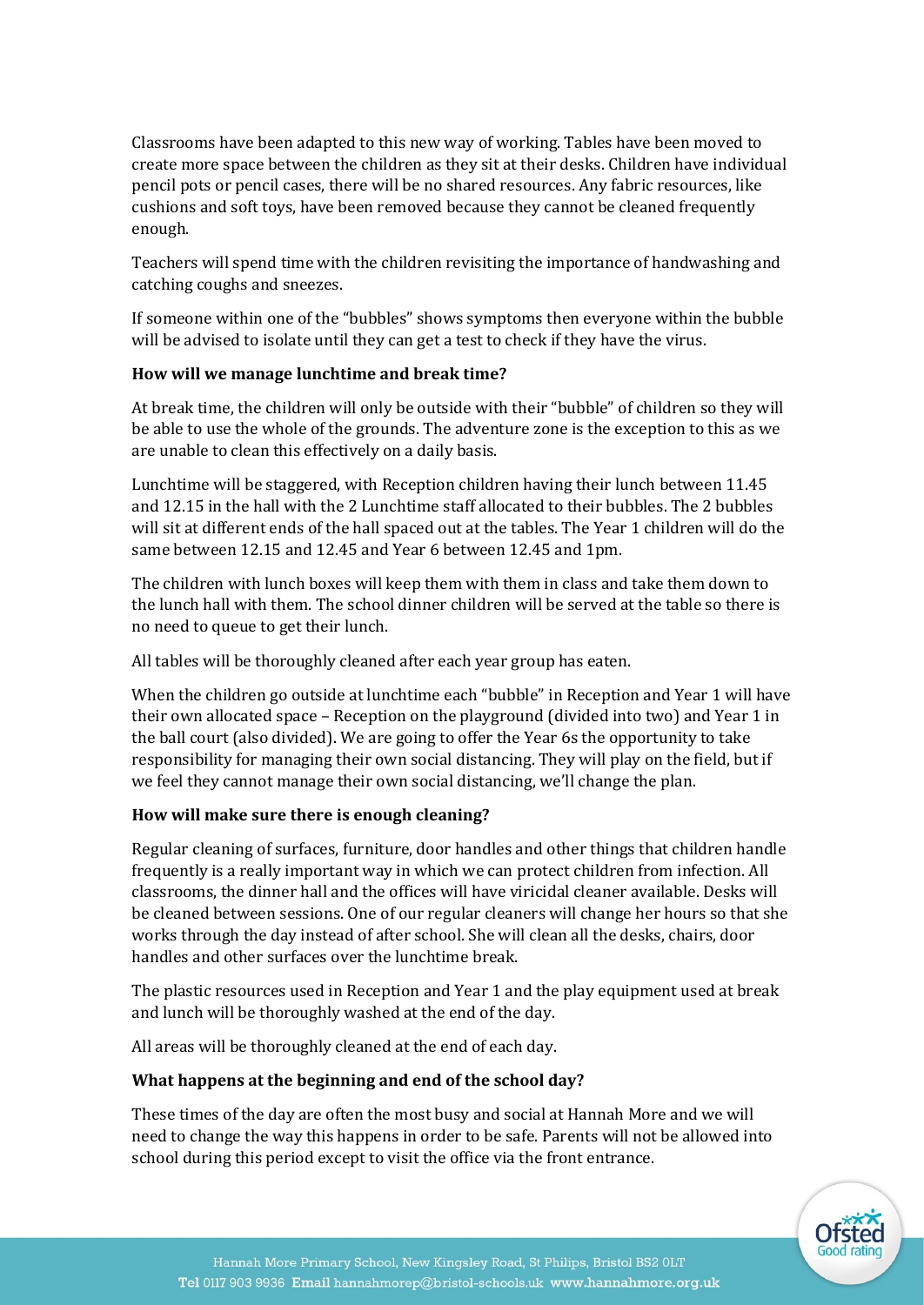We ask that only one parent comes to school and they bring just the children coming to school when they drop off and pick up. We will open the gate from 8.40am. No one should come to school before that. We will have a socially distanced queue along the front of the school for children in Reception and Year 1. After entering the school, parents will take their child to the fence gate of the classroom where they will be met by the teacher or the LSA. Parents will not come into the classroom. When they have dropped their children in Year 1 or Reception parents should leave the school via the car park. Staff will be on the playground to guide people.

Year 6 children will come into school via the office entrance where they will be greeted and go straight up to class.

At the end of the day we will operate the opposite way around. Parents will enter the school through the car park, collect their Reception children from the fence gate and their Year 1 and Year 6 children from the playground. The family should then leave through the bottom gate. Again, staff will be on site to support.

#### **How will we keep staff safe?**

Staff have been working throughout the lock down to provide work for your children to do at home. Many have also worked at school, preparing food boxes, working with children of key workers and so on. As we move to more staff being on site, I have to consider carefully their wellbeing. Staff will remain in their "bubbles". The staff room is not large enough for staff to social distance appropriately so whilst they will use it to prepare drinks and meals, they won't sit there during their breaks – instead using the classroom they are based in, or an outside area away from the children.

#### **What if someone displays coronavirus symptoms?**

The current symptoms of coronavirus are:

*a high temperature – this means you feel hot to touch on your chest or back (you do not need to measure your temperature)*

*a new, continuous cough – this means coughing a lot for more than an hour, or 3 or more coughing episodes in 24 hours (if you usually have a cough, it may be worse than usual)*

*a loss or change to your sense of smell or taste – this means you've noticed you cannot smell or taste anything, or things smell or taste different to normal*

If a child has these symptoms they should not come to school, their siblings should not come to school and parents should inform the school that they have symptoms. The school will then inform all the parents of the children in the "bubble" that someone has displayed symptoms. The "bubble" will then close down until all staff and children have had negative coronavirus test or self-isolated for 14 days.

If a child displays coronavirus symptoms in school they will be removed from their class immediately and their parents asked to collect them. We will recommend that they have a test for coronavirus and inform the school of the outcome. The school will then inform all the parents of the children in the "bubble" that someone has displayed symptoms. The "bubble" will then close down until all staff and children have had negative coronavirus test or self-isolated for 14 days.